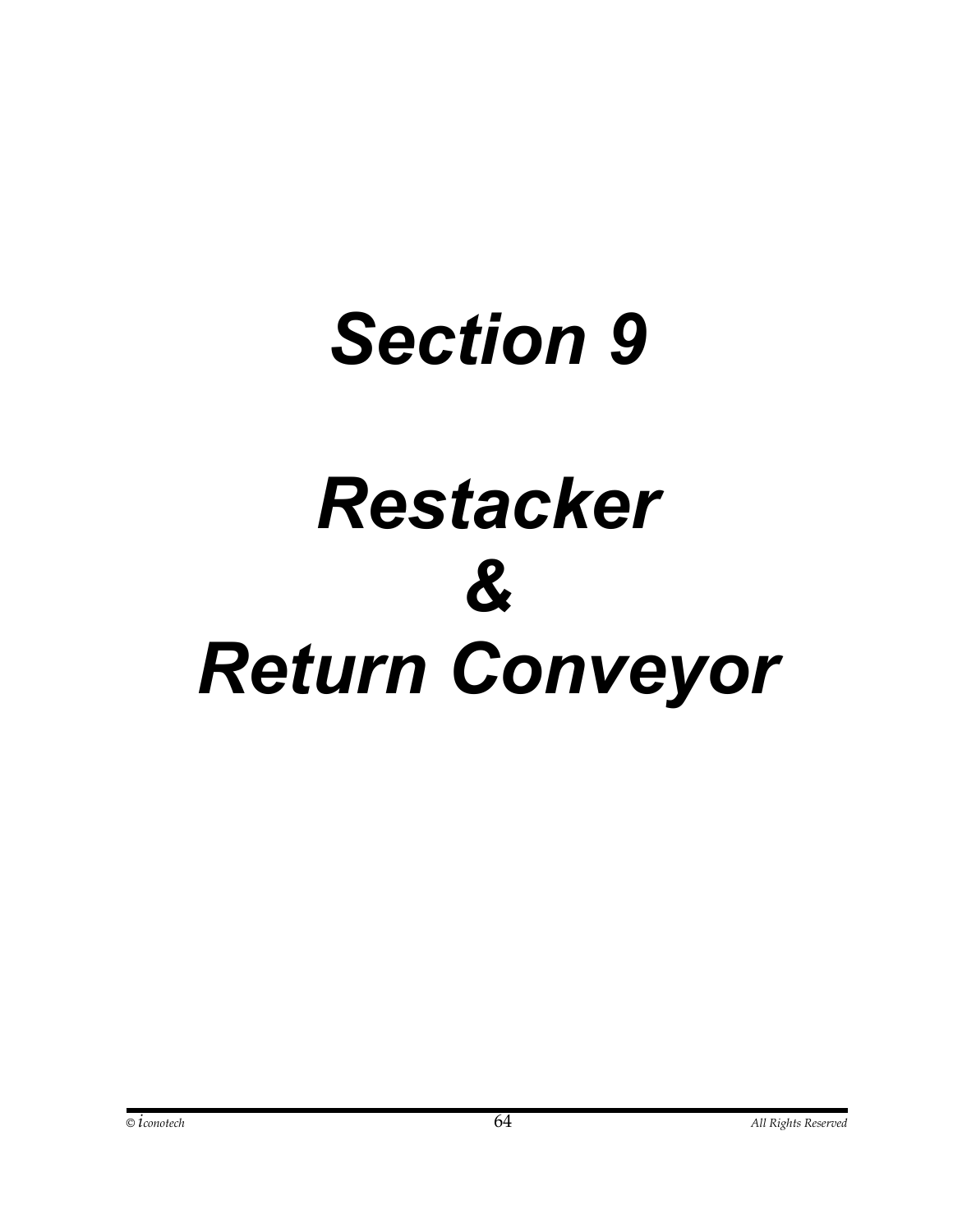# *RESTACKER FUNCTION AND OPERATION*

In the installation of a case printing system, the restacker is the key part due to the fixed location of the rail on which the restacker rolls. (see sketch in Section I, Installation) The printer as well as the return roller conveyor is positioned based on the position of the restacker when parked in the operating indentation. The "0" position of the measuring tape on the restacker must correspond to the "0" position of the printer (the center of the print cylinder as well as the "0" mark on the tape measure). The center of the rollers on the return conveyor must be at this position as well.

Because the side guides of the printer magazine are adjusted to specific numbers on the printer's tape measure when operating, it is very important that the operator be able to rely on the exact positioning of the press and restacker so that the side plates of the restacker can be set at those same numbers plus 1/4" to 1/2" additional on each side. This extra space is to ensure that the cases touch nothing on their way into the restacker. If they make contact with the side plates of the restacker, the case will twist under the print cylinder. This will wrinkle the print film and can even cause the pad to shift sideways.

# *Set-Up Procedure*

- 1. Set air pressure on filter-regulator-lubricator to 60 PSI, located on driven side.
- 2. Turn circuit breaker switch to "ON".
- 3. Turn selector switch to "ON".
- 4. Set stacking indicator to "5" (25 cases in stack)
- 5. Crank adjustment wheels to set side plates to same settings as printer + 1/2".
- 6. Set stop plate to same length as case, + 1/2".

Start printer and run sample case. Observe whether case enters restacker without interference. If necessary, adjust side plates. Run cases. As the cases enter the restacker, an electric eye senses them and accumulates 5 on the flipper arms. This group of 5 is then dropped onto the eject conveyor below. After 5 groups are dropped (25 cases), the eject conveyor will start up and drive the stack out onto the roller conveyor for return to the operator.

At the end of the roller conveyor is a stop plate to prevent stacks from rolling off the end. If stacks are not removed but are allowed to accumulate on the conveyor back to the end of the 180 degree curve, they will eventually walk off to the outside of the conveyor.

### *Shut-Down Procedure*

- 1. Push "CLEAR". Any cases on the flipper arms will be dropped, and the stack ejected onto the conveyor.
- 2. Turn the selector switch to "OFF".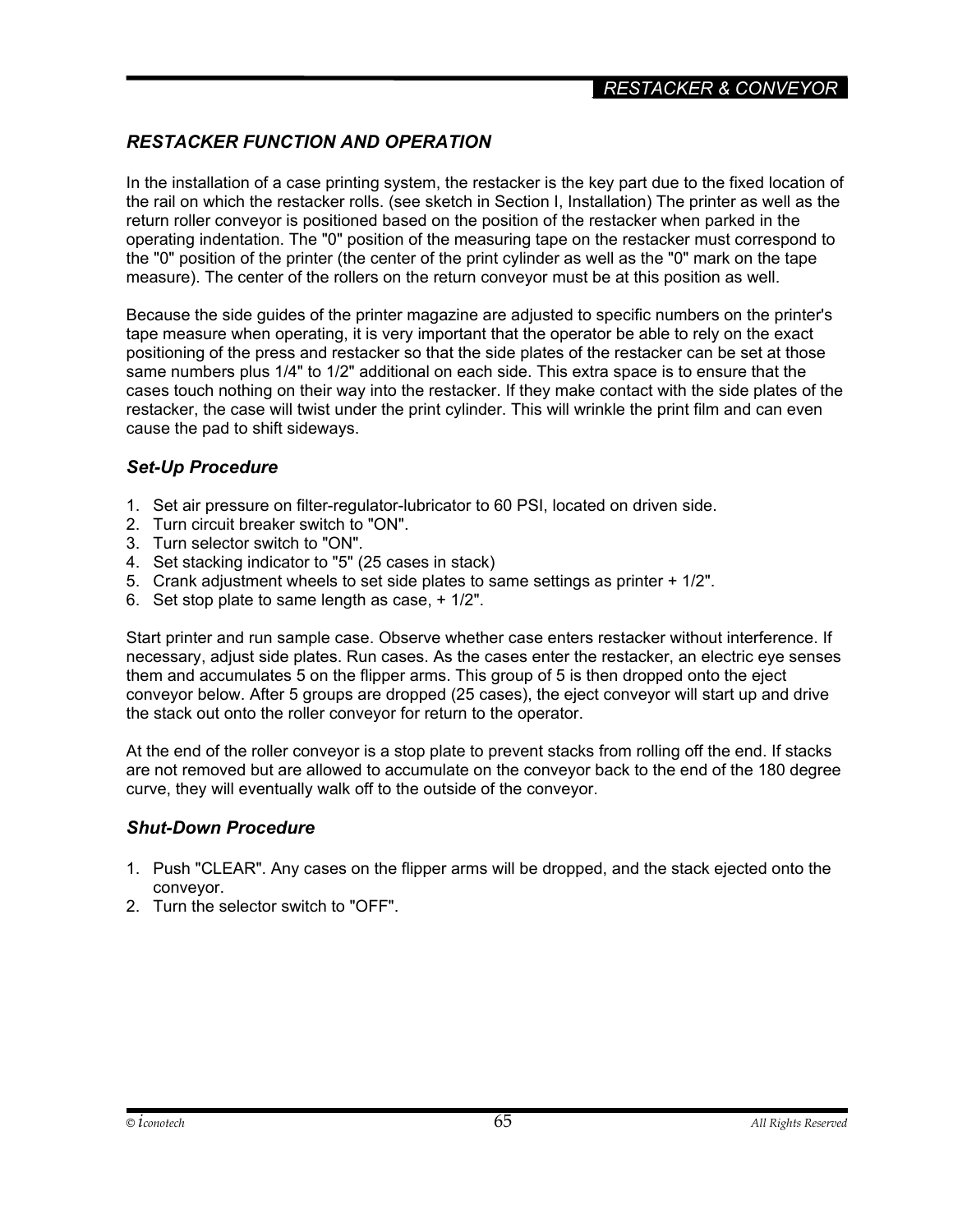# *RESTACKER SPECIFICATIONS*

# *General Specifications*

| Width:<br>Length:<br>Height:<br>Weight:                                                                                                         | 48" (1220 mm)<br>42.5" (1080 mm)<br>50" (1270 mm)<br>600 lbs. (275 kg) (est.) |
|-------------------------------------------------------------------------------------------------------------------------------------------------|-------------------------------------------------------------------------------|
|                                                                                                                                                 |                                                                               |
| 36" (915 mm) wide by 36" (915 mm) long<br>10" (250 mm) wide by 10" (250 mm) long<br>12.5" (317 mm)<br>Up to 60 cases per minute<br>17" (430 mm) |                                                                               |
|                                                                                                                                                 |                                                                               |
| Displays number of groups of 5 cases to be<br>accumulated into a stack before ejection                                                          |                                                                               |
| "On-Off" and "Clear"                                                                                                                            |                                                                               |
|                                                                                                                                                 |                                                                               |
|                                                                                                                                                 | 230 Volt AC, 50-60 Hz., Single Phase. 20 amp                                  |
|                                                                                                                                                 | Minimum 80 PSI clean shop air                                                 |
|                                                                                                                                                 | protection through printer                                                    |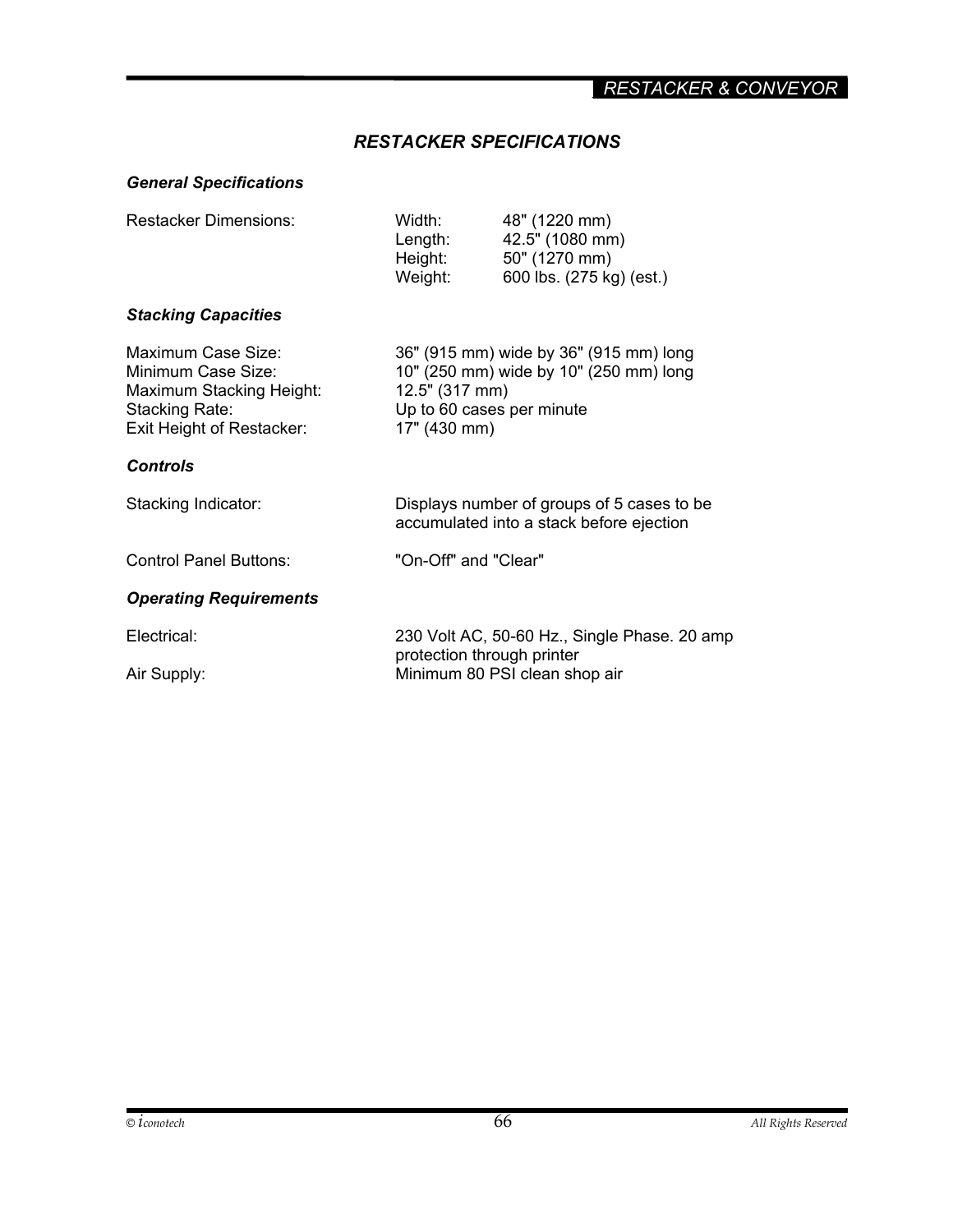# *RESTACKER CONTROL PANEL*

## *Power On-Off Control*

Power for the restacker is supplied through the printer. On the driven side of the printer is a junction box with a plug-in for the power connection to the restacker and conveyor. There is also a screw connection for the signal from the restacker to stop the line. Also, the quick air connection is located in the same junction box.

The power is fed to a lockable circuit breaker on the stacker control cabinet. The power is on when the switch is turned clockwise.

# *Control Panel Layout*



*Operator Control Panel*

| Key              | <b>Name</b>        | <b>Description</b>                                                                                                                                                                                                                                                          |
|------------------|--------------------|-----------------------------------------------------------------------------------------------------------------------------------------------------------------------------------------------------------------------------------------------------------------------------|
|                  | ON-OFF             | Powers up the restacker and starts the roller conveyor                                                                                                                                                                                                                      |
| 2                | Indicator Light    | Shows power on or off                                                                                                                                                                                                                                                       |
| $\mathbf{3}$     | Stacking Indicator | Sets the number of groups of 5 cases to be dropped into the stack<br>before ejecting. Maximum 9 groups, restricted by stop bar height.<br>Minimum number must allow cases to proceed far enough on return<br>conveyor to allow next bundle to completely exit the Restacker |
| $\boldsymbol{4}$ | Clear              | Dump any cases remaining in upper chamber and ejects the stack<br>onto the conveyor                                                                                                                                                                                         |

**Note:** Circuit Breaker is on Front of Control Cabinet (not shown)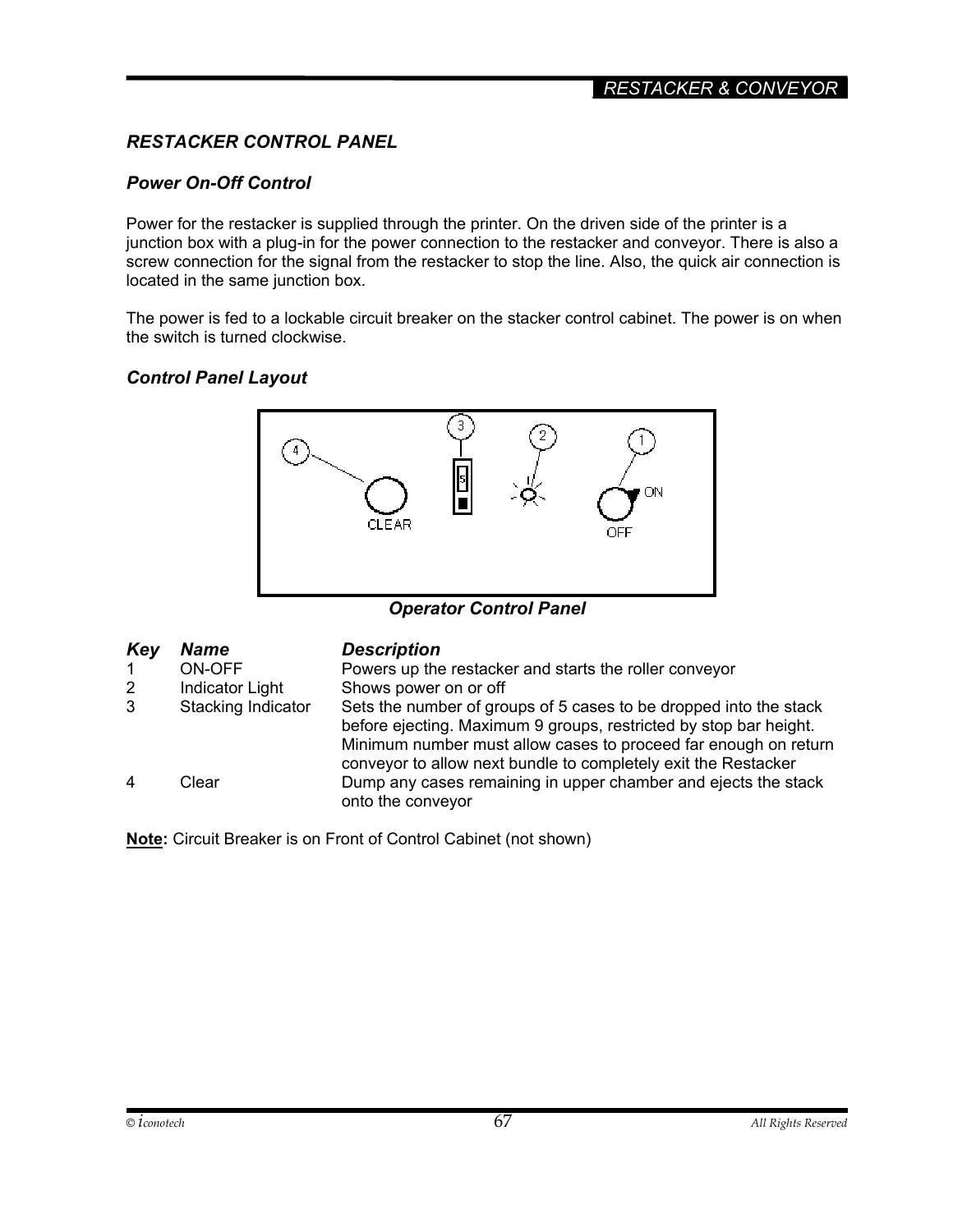# *\_RESTACKER & CONVEYOR\_*

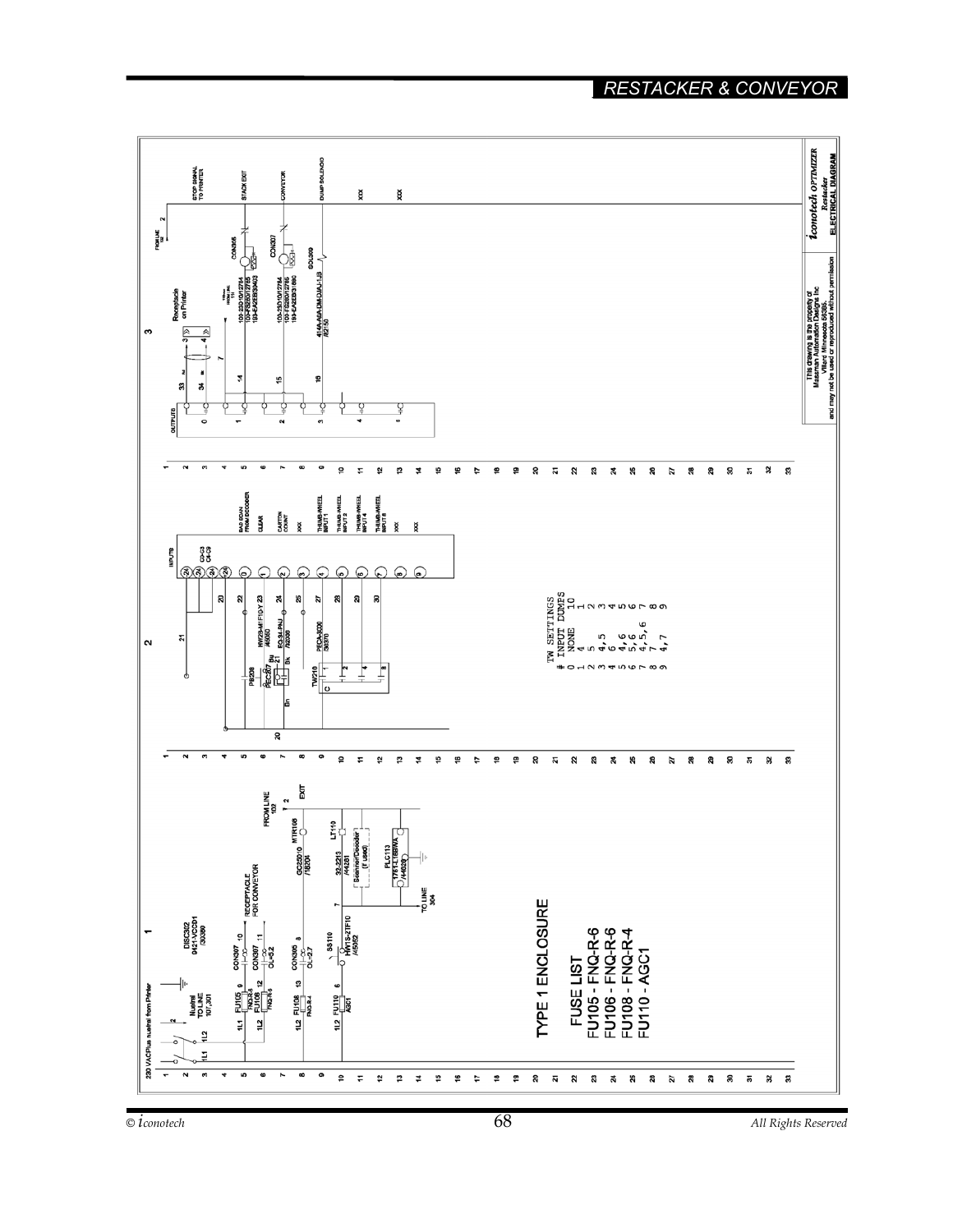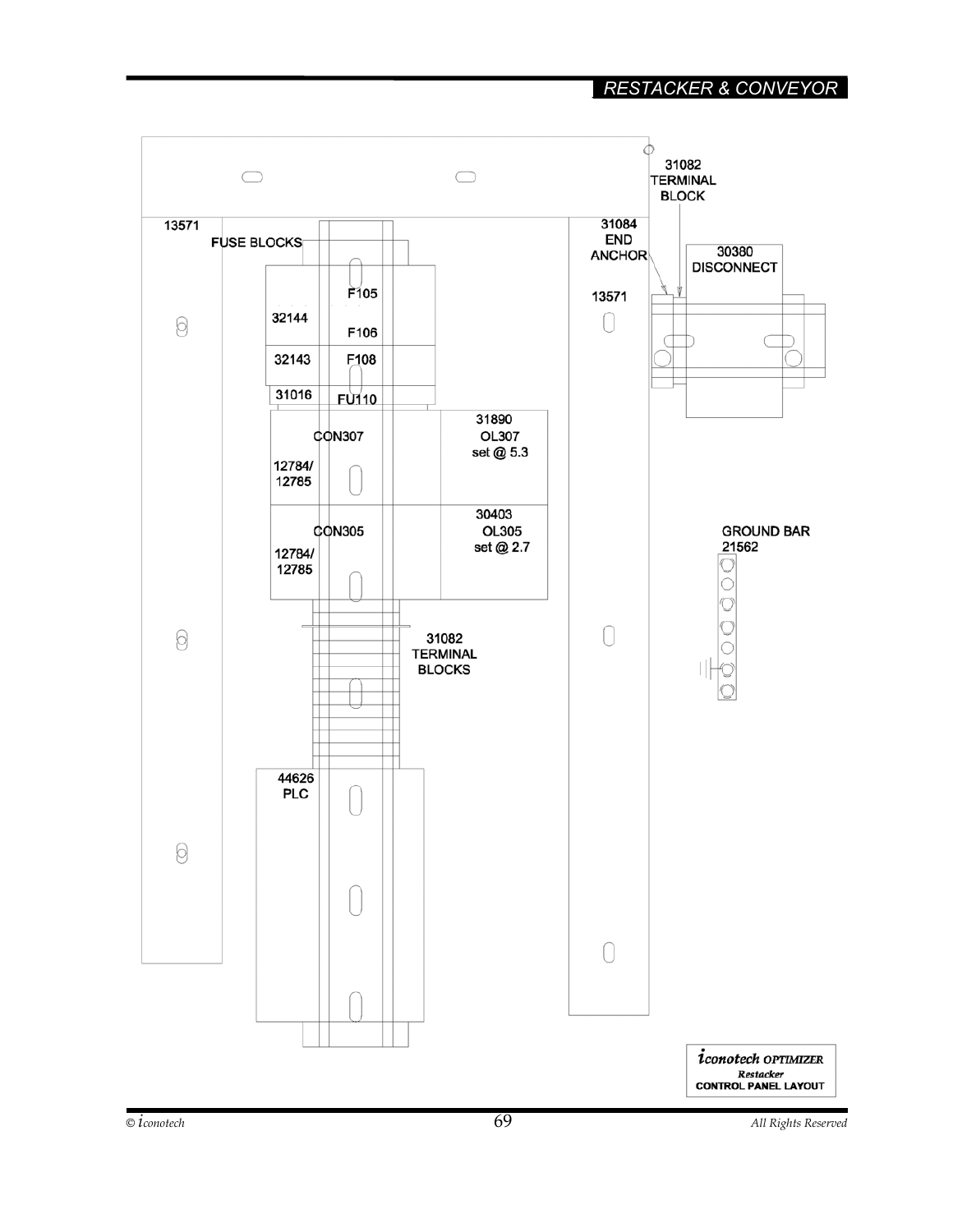### **RESTACKER AIR CONTROL SYSTEM**

The flipper arms in the restacker are operated by the air cylinders. They are controlled by a single, solenoid-operated air valve.

The air is controlled by a filter-regulator-lubricator on the driven side of the stacker. Air connection is made through a flexible tube and connected via a quick-disconnect coupling at the junction box on the driven side of the printer. (This is true when the restacker is installed with the printer. If the restacker is installed at a later date, air must be connected directly to its air filter-regulatorlubricator.)